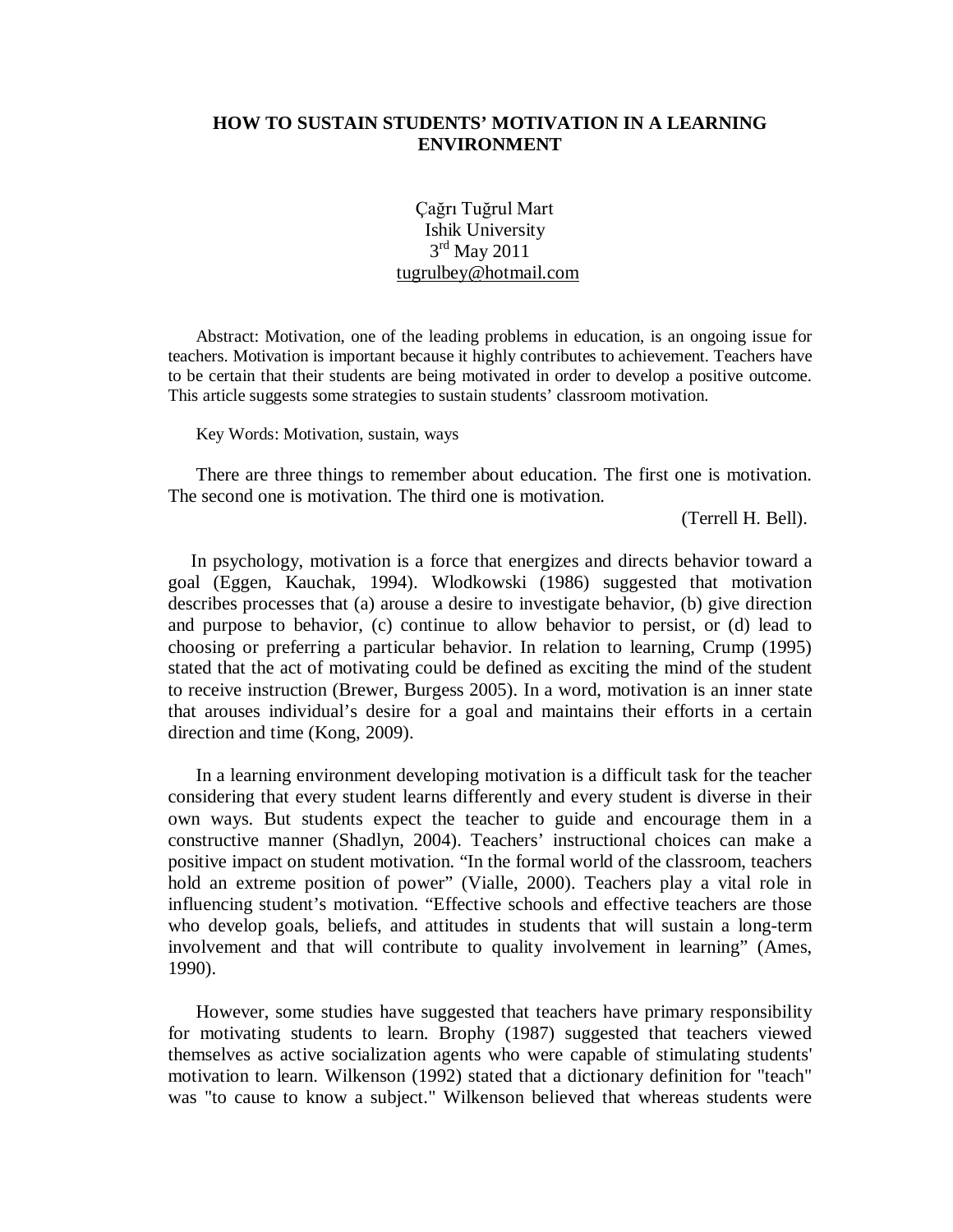responsible for learning material in a class, the teacher was responsible for causing the student to know the material. In addition, Wilkenson believed that teachers should was to serve students. Additional studies have supported Wilkenson's strong views on findings in a study by Small (1996) was that instructors were perceived by students as professor and the course (Brewer, Burgess 2005). judge their success by the success of their students and that the purpose for teachers the responsibility of the teacher to motivate students to learn. One of the major having the prime responsibility for learners' interest or boredom. McCutcheon (1986) further reported that a survey indicated students believed that out of 51 possible choices, the main reason they missed a class was their negative perceptions of the

 effective teaching, "Student motivation to learn is an acquired competence developed through general experience but stimulated most directly through modeling, communication of expectations, and direct instruction or socialization by others (especially parents or teachers)." As Barbara Davis writes in *Tools for Teaching*, "Students respond positively to a well-organized course." Therefore, it is important to a powerful effect on a student's performance" (Callahan 2010). As a teacher, tell your students you expect them to be successful in learning. Provide a framework of subgoals for steady progress towards mastery of the requirements (Nadler, Lawler, According to Jere Brophy, a leading researcher on student motivation and be mindful of the fact that how you structure the course and the teaching methodologies you use can greatly affect your students' motivation to learn. By providing students with a basic framework of expectations and guidelines, students often remark that they feel empowered and are better able to shape their semester. Barbara Davis points out that "Research has shown that a teacher's expectations have 1979).

 The beliefs teachers themselves have about teaching and learning and the nature of the expectations they hold for students also exert a powerful influence (Raffini, 1993). As Deborah Stipek (1988) notes, "To a very large degree, students expect to learn if their teachers expect them to learn" (Linda, 1994).

 If teachers have a responsibility to motivate students to attend class and to learn, it concerned the attitudes teachers had toward their students (Brewer, Burgess 2005). is important for teachers to understand specifically how to motivate students. Brewer and Marmon (2000) and Wilson and Cameron (1996) identified three general areas teachers in training used to evaluate themselves: instruction, relationships, and management. Instruction involved teacher skills and competencies. Relationships

 As Barbara McCombs notes, "Motivating learning is largely dependent on helping to bring out and develop students' natural motivations and tendencies to learn rather than 'fixing them' or giving them something they lack."

The following are some strategies by Mekiva Callahan to consider when planning your course and creating lessons which are important in student motivation.

 *Set the tone early in the semester.* Your syllabus should clearly state your communicate to your students what they need to do to be successful in the class and learning objectives, course goals, and student expectations for the course. Explicitly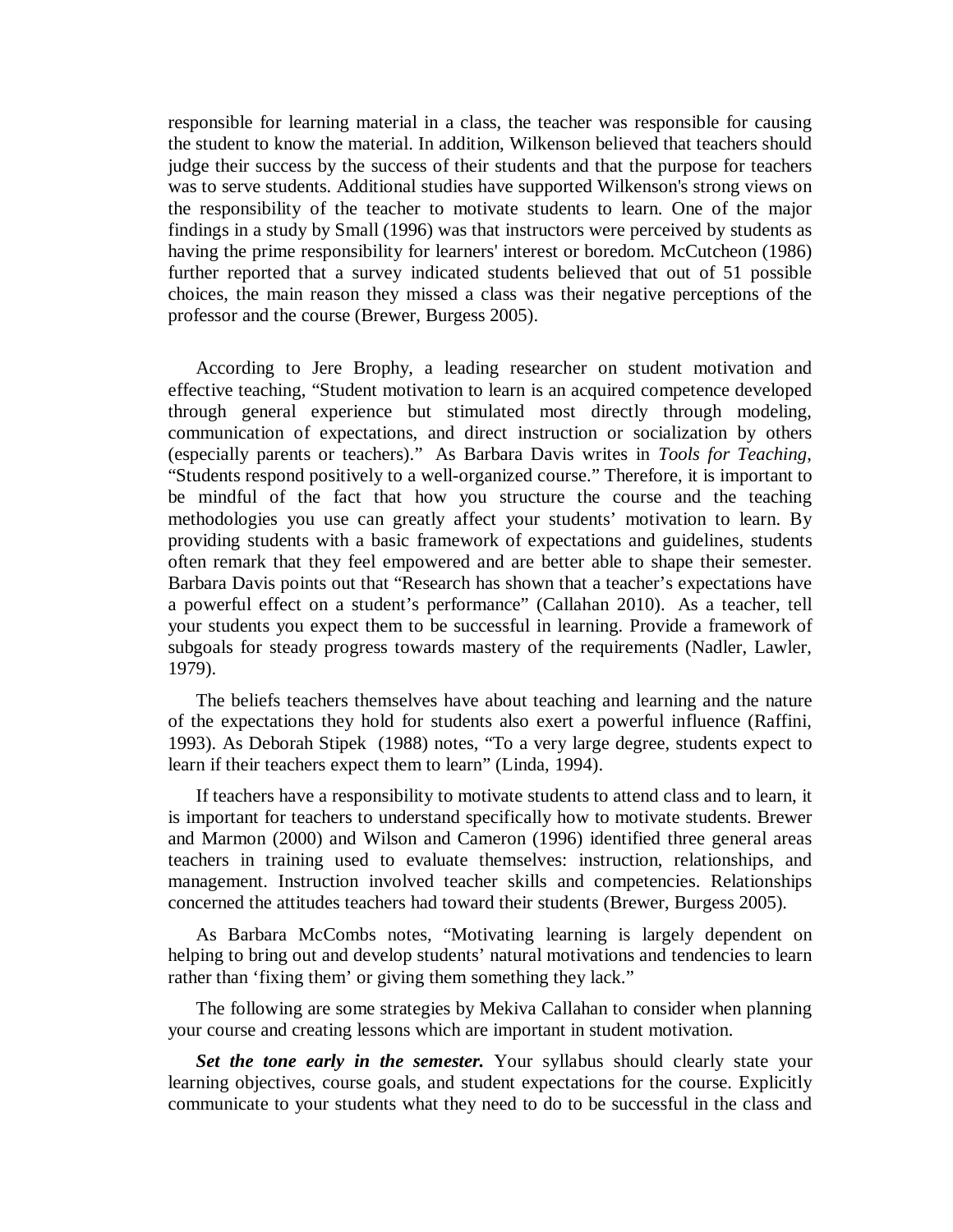already know or believe about the course. These strategies can be used on first day of enthusiasm for your subject. Tell your students how you became interested in your achieve their personal goals. You want to capitalize on your students' initial curiosity with an enthusiastic introduction of the course. This can easily be done by conducting class surveys or administering diagnostic tests to get a sense of what the students class and also when introducing a new topic (Callahan, 2010). Communicate your subject and how your research interests developed (Wlodkowski, 1999).

 incorporate academic activities that get students to actively participate in the class and newly acquired skills and knowledge. Supplementing your lecture with guest lectures, *Vary your teaching methods***.** Instead of the traditional lecture, you can allow for more immediate feedback. Incorporating problem-based learning, collaborative learning, experiments, and the use of technology such as clickers, allows for greater student interaction and the opportunity for students to practice a panel discussion, or student presentations can break the monotony and minimize passive observation used on first day of class and also when introducing a new topic (Callahan, 2010).

 fail to encourage reflective thinking, provided limited feedback, and were not the best way to promote interest and prevent boredom (Brewer, Burgess 2005). Bonwell and Sutherland (1997) claimed that evidence of the effectiveness of active learning approaches as a way to facilitate learning was too compelling to ignore. Brewer (1997) confirmed this, stating that lectures could be too long, could appropriate for hands-on training. Small (1996) reported that color instruction that incorporated a variety of attention-gaining and maintaining strategies appeared to be

 sense of autonomy and helping them develop skills for self-directed learning. Whether it's allowing students to select a research topic or getting their input when designing an evaluative rubric, students' motivation is increased if they feel that they have control of their learning outcomes (Callahan, 2010). Because students will have to be autonomous throughout their adult lives, autonomy is an important thing for *Give students options in the classroom.* Empower students by giving them a students to experience (Hackney, 2010).

 The opposite of autonomy, therefore, is not dependence, but heteronomous control, i.e. an inner conflict between goals and experiences between interests as well as her behavior is experienced as willingly enacted and when he or she fully endorses the actions in which he or she is engaged and/or the values expressed by them" (Chirkov, Ryan, Kim, & Kaplan, 2003). This means, it is quite possible that a person is highly dependent (the opposite of independence) on others, yet still perceives him/herself as autonomous in the sense of the SDT. In this case, the reason is that the The theoretical concept of the need for autonomy has been repeatedly misinterpreted and used synonymously with independence. In accordance with the SDT (Self-determination theory), autonomy has to be considered as a perceived consistency between inner values, what one wants, and the perceived environment. between personal values. Following the SDT, a person is autonomous "when his or person experiences the norms and values of societies or groups as congruent with his/her self ( Muller, Palekcic, 2005).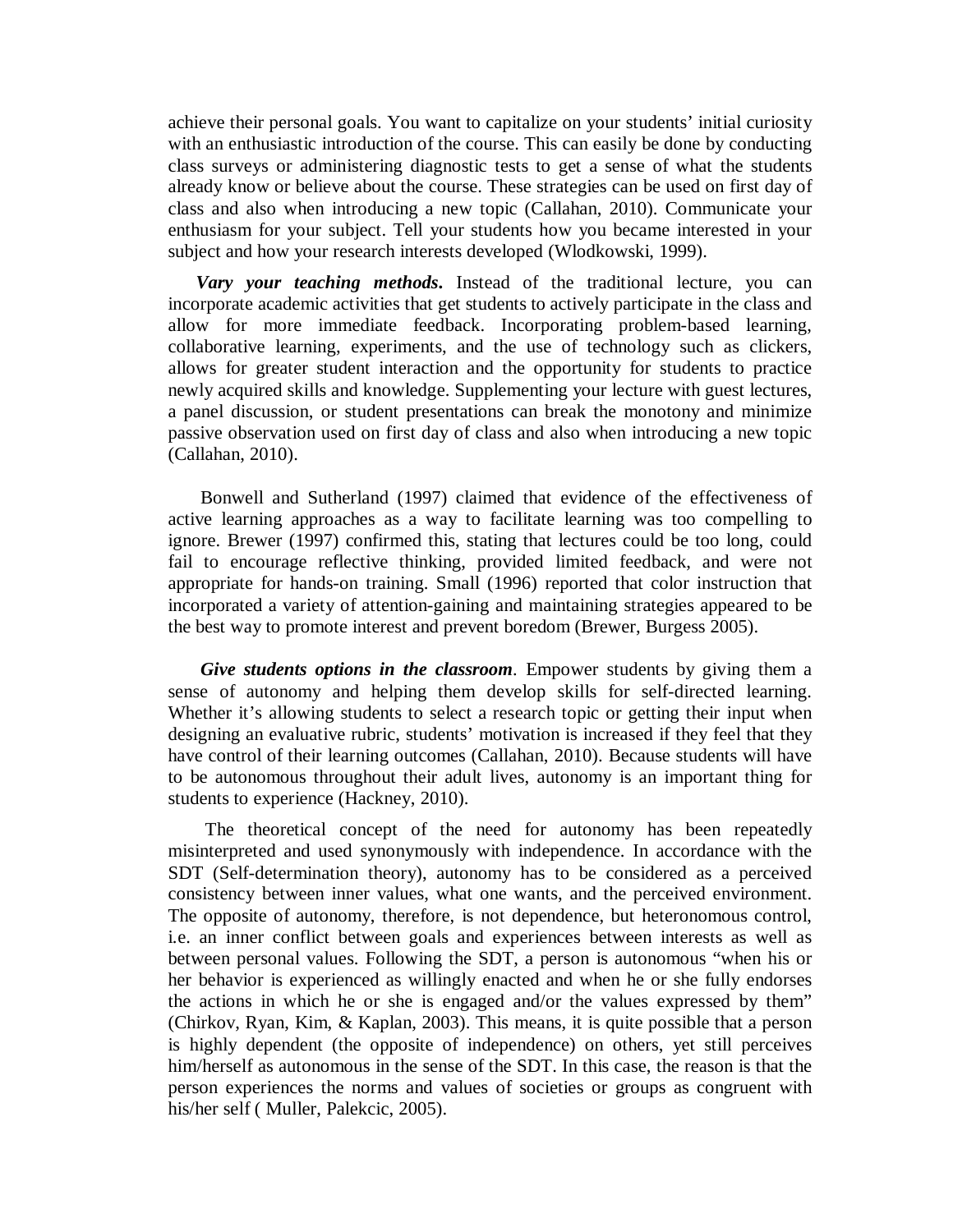coursework. You want to provide students with the opportunity for early success and he/she, with reasonable effort, has the capability to succeed while still being *Create assignments that are appropriately challenging*. It's important to consider your students interests, background knowledge, and abilities when designing gradually increase the degree of difficulty with the assignments and exams as the semester progresses. The key is to strike a balance so that every student feels that challenged to stretch his/her limits (Callahan, 2010).

 it is to help students reflect not only on their knowledge of the material, but on their on work which assists students most in improving their skills; this means that students can improve their performance in the future (James, 1998). The more immediate the response to homework and examinations, the more likely learning strategies. And while grades can be highly motivational, it is the commentary instructors who mark what is wrong should also suggest specific ways in which

 *Make your lessons relevant.* Research suggests that students display greater enthusiasm and interest for a course if they can relate the content and course activities to their daily lives. Relate learning goals to the student's experience. Ask students to 1995). By connecting the material to real-world experiences or their educational see how skills can be applied in the real world (Linda, 1994). state learning objectives in terms of their own life goals (Wlodkowski, Ginsberg, goals, either through examples or in-class activities, you will deepen their understanding of the material and allow the students to see the value of what they are learning (Callahan, 2010). Relevance promotes motivation, that is, helping students to

- What they can do in one subject is relevant to other subjects they study
- What they can do in one lesson is related to what they do in the next or a later lesson
- • What they do at school is relevant to their lives now- either in their part time job, at home, or in their hobby
- • What they do at school is relevant to their lives further down the track- either at university, in their apprenticeship, or in the job they want when they leave school
- What they do at school is relevant to the world as a whole
- help in other parts of their life- such as at work with friends • What they do at school develops their thinking and analysis skills which
- What they do at school gives variety so they can select what subjects to focus on in senior school, at college, or at university
- • School develops their people skills and that this is useful beyond their school years

#### (Martin, 2010)

 An instructor can help students become reflective about their interests and knowledge, and ask them to relate or adapt course information to their concerns in their assignments and in the classroom. Nelee Langmuir, instructor in French,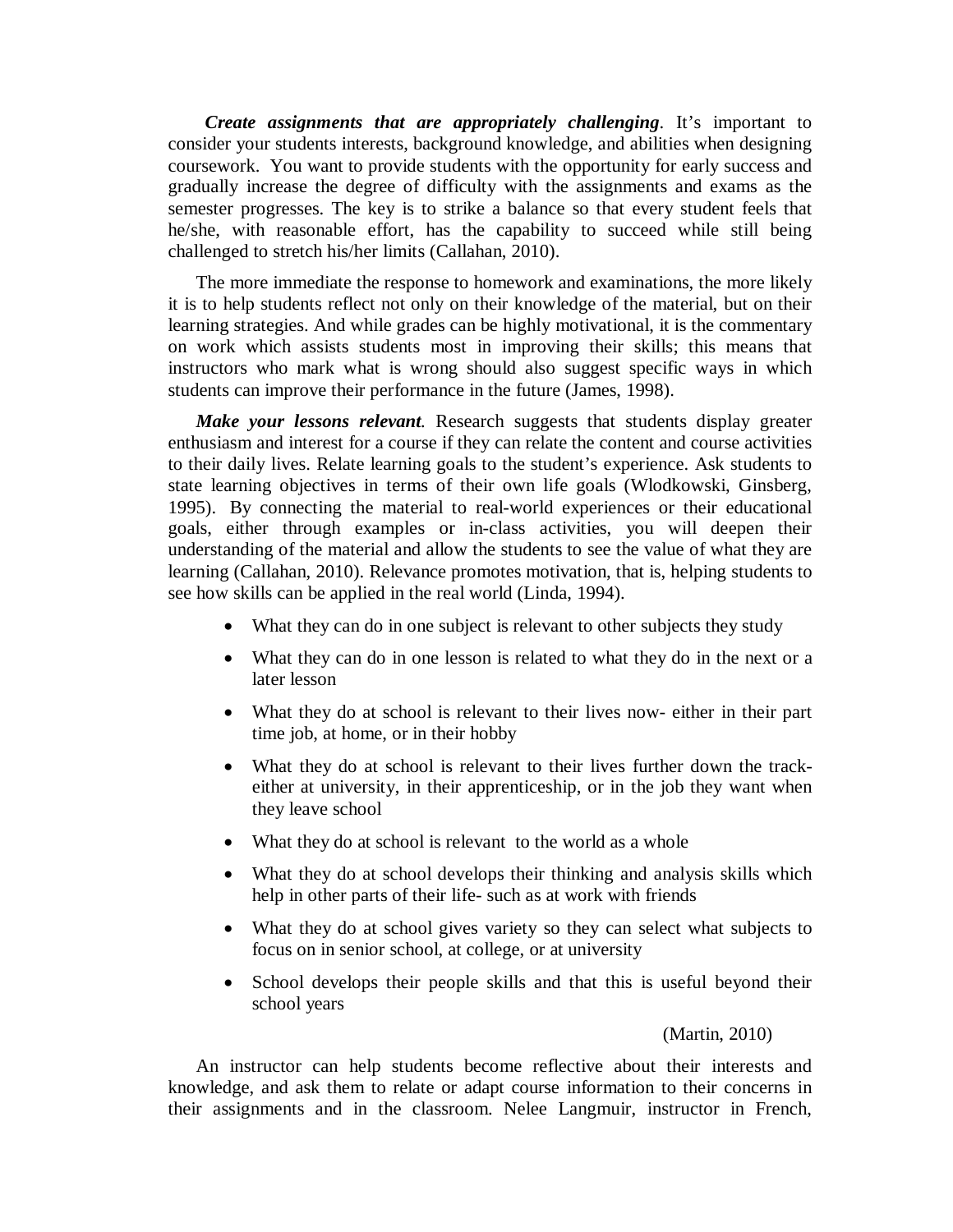their own" and she tries to enable them to adapt new material to personal contexts and interests: "Many students take my French classes for every different reasons, and so I ability (and mine) to try to make the French language their own while studying it" explains that "without relevant students' engagement, new material cannot be learned or mastered. "In her own classes she always invites students to "make the material try to be aware of their diverse interests and gear my presentations accordingly. Their motivation to learn and ultimate mastery of the language depend largely on their (James, 1998).

 Jeremy Harmer has some thoughts on how to sustain motivation in the classroom. According to him, it's a mixture of 5 A's:

*Activity* – Students need to have a lot of activities. Moving around, role-plays, hands-on experiences.

*Agency* – Students are more motivated when they are the doers, when they are agents, so give them some power to decide things when you can.

 *Affect* – How they feel. They need to know you care about them, you need to know their names.

*Adaptation* – Teachers' ability to respond to the unexpected. You have to be flexible when things break down.

 classroom? It can't be you, it has to be the professional teacher in you *Attitude* – The teacher's attitude. What are you like when you come into the

(Harmer, 2008)

 interesting activities encourage students involve as much of the time and effort as "It is effective and functional to apply various and interesting activities with moderate challenge to attract students to arouse their curiosity … Various and possible and as well as enhance learning motivation" (Kong, 2009).

 A teacher's attitude and personality may influence a student's motivation. "If you admired or had a crush on an elementary school teacher, you were probably eager to learn that teachers' approval by performing well in class. If you disliked or feared a teacher you may have lost all interest in learning and simply endured school until the oriented teachers seemed to maintain student motivation. Though class structure and organization were important, balancing the classroom environment with flexibility and student empowerment could be just as important. Friday (1990) believed that an authoritarian teaching style was less satisfying for students than was a democratic achieve more poorly in highly evaluative situations, in which instructors exert end of the year" (Shadlyn, 2004). Brewer, DeJonge, and Stout (2001) and Karsenti and Thilbert (1994) suggested that highly structured, well-organized, and outcomesteaching style. Luechauer and Shulman (1992) argued that college business classes that were bureaucratic and teacher-focused created feelings of powerlessness among students. Instead, he recommended a class environment that empowered students to form an open and creative team environment. Hancock (2001) concurs that students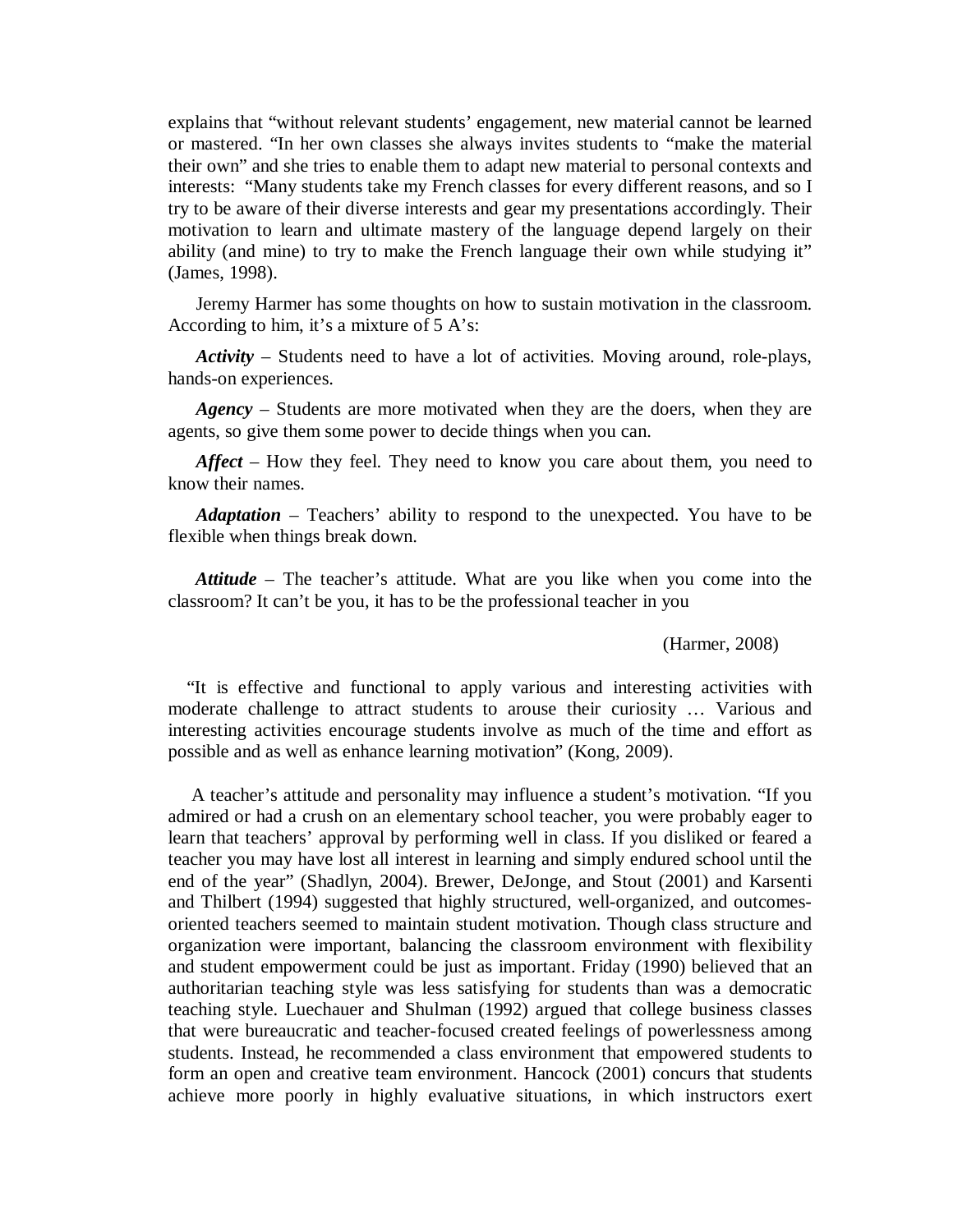significant control over classroom procedures and competition among students is situations that they perceive to be highly evaluative (Brewer, Burgess 2005). emphasized. Students who are test anxious are particularly more sensitive to

 that numerous surveys have shown that the most effective educators have been know that you care." Wilkenson (1992) expressed similar views, suggesting that teachers impacted students more by their character and commitment than by their factor that most strongly influenced students' evaluation of instruction. Thayer-Bacon eight characteristics that encouraged high classroom motivation. The number one factor in motivating students. Through outside contact with instructors, students may level, which may motivate them to perform better in class (Brewer, Burgess 2005). Teven and McCrosky (1996) reported that levels of learning were positively influenced when students perceived their teachers to be caring. Brewer (1997) stated perceived as caring, enthusiastic, consistent, and impartial when dealing with students. He also referred to the adage, "They won't care what you know 'til they verbal communication. Darr (1996) found that teacher behavior appeared to be the and Bacon (1996) argued that teacher-caring encouraged student growth and learning and created a safe environment for risk-taking. Sass (1989) reported his findings on characteristic was enthusiasm. Rapport with students was also listed among the top eight characteristics. It appeared that motivation was sometimes related to instructors' personal characteristics, rather than what he or she actually taught. Arnett (2002) found that teachers' out-of-classroom rapport with students was also an important feel that the instructor cares about building a relationship with them on an informal

Shiang-Kwei and Seungyeon Han suggest six strategies to sustain student motivation.

 *Choice* – "Choice of tasks or activities is viewed as fostering belief in personal control and increasing interest and involvement in learning" (Ames, 1990). can enhance intrinsic motivation. Schiefele (1991) identified two components of meaning". Feeling-related valences are the degree of enjoyment that an individual has some student choice enhances intrinsic interest in school tasks, and it teaches self- management skills that are essential for success in higher grades and the workplace. It is impossible for children to develop autonomy and a sense of responsibility if they Encourage students to make choices and become self-determining. Ask them to identify new interests and challenges as they meet course goals (Deci, Ryan, 1985). Malone and Lepper (1983) suggest that providing explicit choices among alternatives interest: feeling-related and value-related valences. Feeling-related valences are feelings attached to a topic. Value-related valences relate to the importance of the topic to an individual. Value-related valences are associated with "constructing toward a topic or object. If students are allowed to select a task that they personally enjoy doing, their motivation to learn increases (Kwei and Han, 2001). Allowing are always told what to do, and how, and when to do it (Stipek, 1984).

 *Challenge* – "It is important to recognize that student motivation can be maintained if learning goals are challenging but not overwhelming; both course goals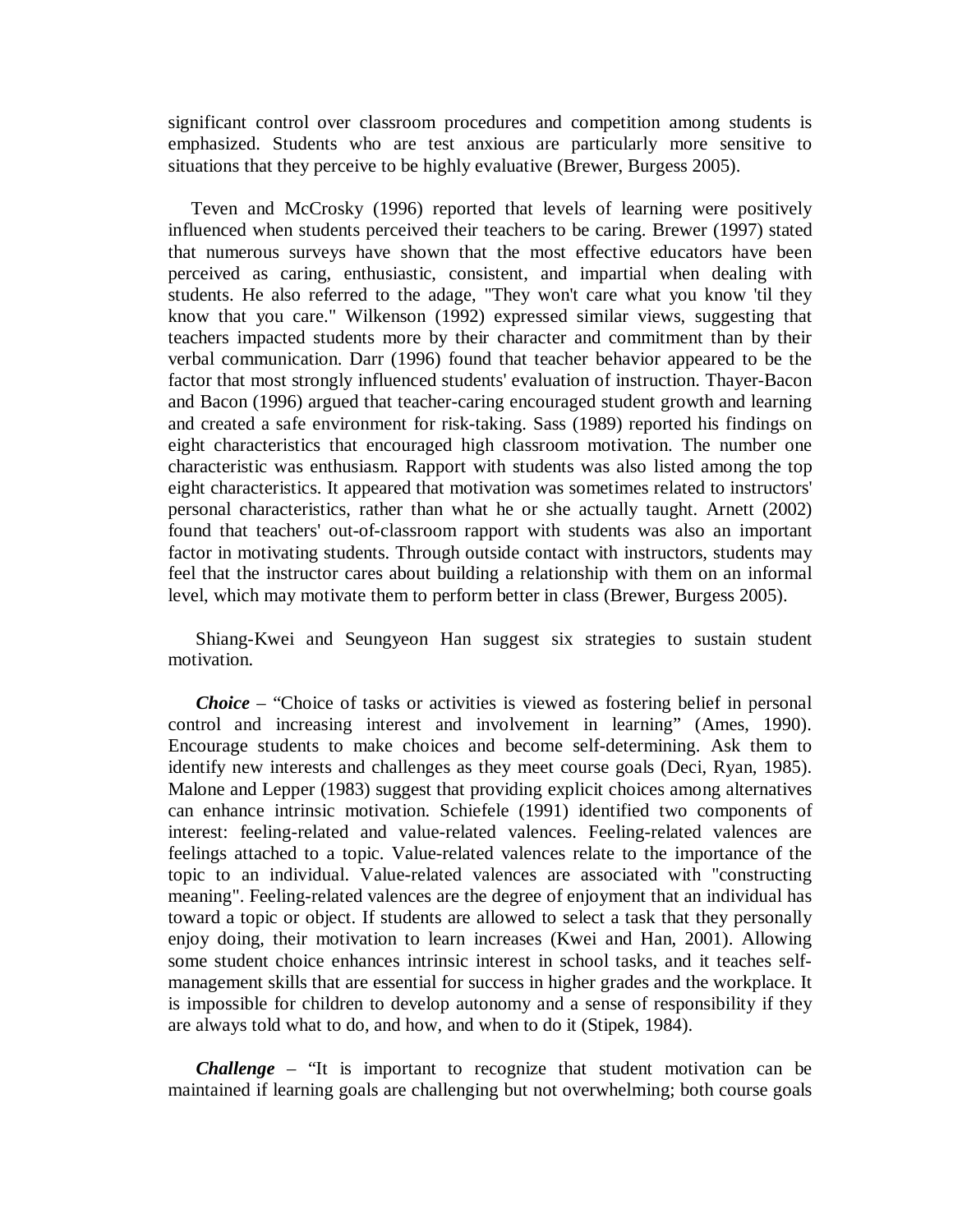high if the challenge seems realistic and the path to success is made clear to them" (James, 1998). Providing or operating tasks just beyond the skill level of the students (Chundiao, 1990). Students may experience flow if the challenge of assignments matches their skills. Work that is too difficult raises anxiety, whereas tasks that are too easy contribute to boredom; both situations decrease motivation toward learning. students the opportunity to provide feedback. Helping students search for more information to improve and revise their tasks plays an integral part in the learning and personal goals must be set at an appropriate level. Students' interest will remain is a good approach to challenge learners. In the motivation chapter, the Flow Theory is presented (Csikszentmihalyi, 1985). Teachers should present tasks with challenging in the principle of neither too easy nor too difficult that beyond the student's capacity, because tasks that are too difficult discourage them from trying; tasks that are too easy produce boredom and decreased feelings of competence and self-efficacy In order to ensure that goals remain challenging, teachers should continue giving process (Kwei, Han, 2001).

 *Control* - If students are involved in the process of classroom control, they will be more responsible, independent, and self-regulated learners. To share the classroom control with students means involving them in the process of decision-making, organization of content, and choosing team members. However, too many choices may lead to increased anxiety, so providing assistance at appropriate times is essential when the teacher shares the classroom control with students (Kwei, Han, 2001).

 learning strategies and perspectives with each other through social interaction. Collaboration seems to work best when students depend on each other to reach a *Collaboration* - Vygotsky (1978) theorized that communication and collaborative group work can enhance individuals' thinking and learning. Students can share desired goal, when there are rewards for group performance, and when students know how to work together effectively (Driscoll, 1994).

 motivational gains were significantly higher for students in a cooperative learning discussions over lectures. Based on these findings, it appeared that offering a variety of creative activities, including cooperative groups, instead of teaching solely by demonstrations, panels, inquiry methods, buzz groups, programmed instruction, directed study, experiments, brainstorming, and questioning (Brewer, Burgess 2005). One way to offer variety in the classroom is to use cooperative learning groups. With this approach, the teacher facilitates groups or teams of students working together to solve practical problems. One study found that achievement and classroom in comparison with a traditional lecture classroom (Nichols, Miller, 1993). McGonigal (1994) reported that cooperative groups and a varied teaching approach aimed at maintaining student interest helped increase student motivation and performance in a Spanish class. Richardson, Kring and Davis (1997) found that students with the highest grade point averages preferred professor-assisted lecture, could motivate students. Brewer (1997) offered the following 12 teaching methods in addition to the lecture: small-group discussions, role-playing, case studies,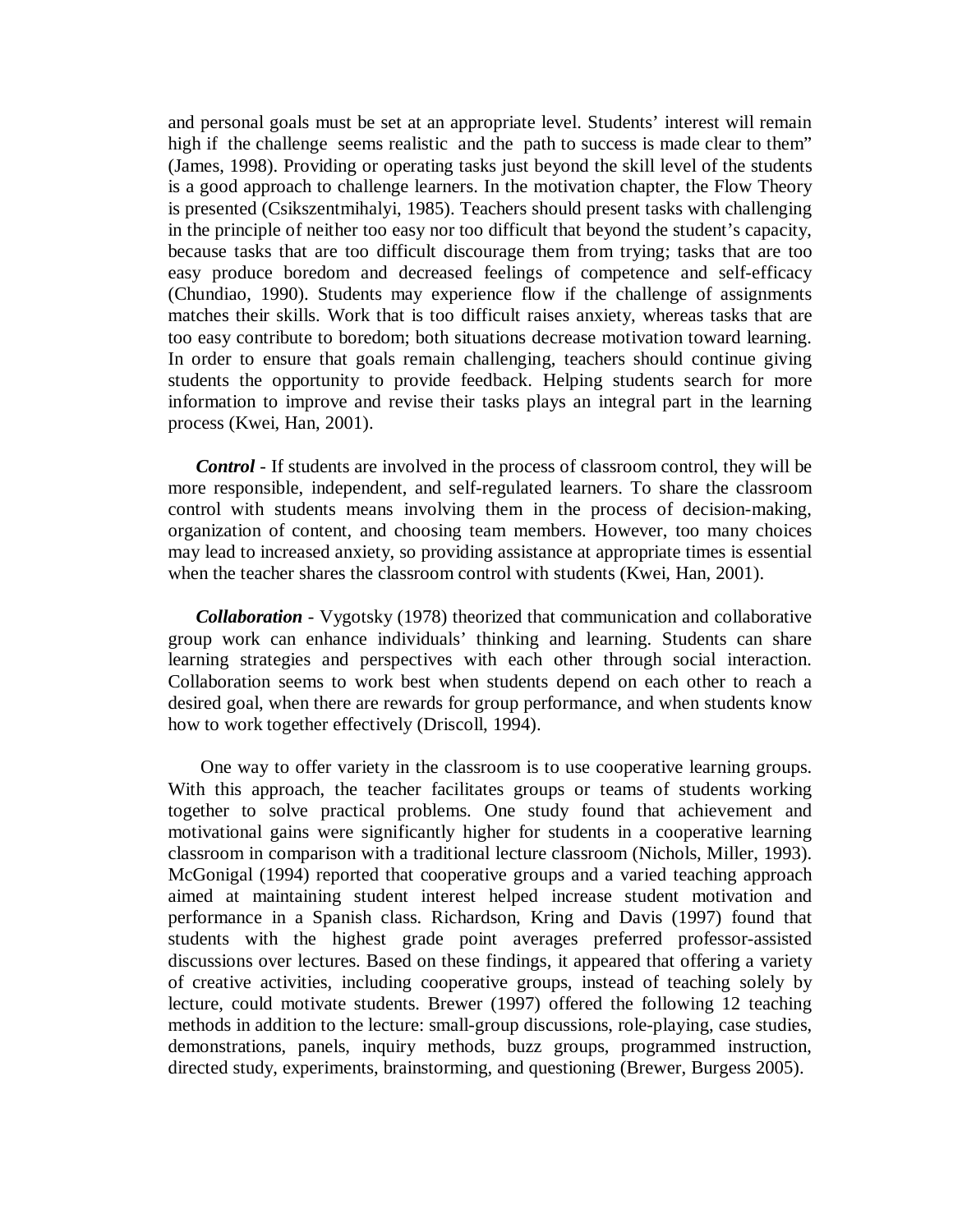*Constructed Meaning* - Value-related valences are associated with the construction of meaning. If students perceive the value of knowledge, their motivation to learn increases. Setting a meaningful goal for students is an important factor to promote motivation. Students should be given the opportunity to construct meaning in text as well as to build a rationale for the meaningfulness of literacy activities (Turner & Paris, 1995).

*Consequences* - People enjoy having their work and learning achievement appreciated and recognized by others (Malone & Lepper, 1983). When students are provided channels to display their work, motivation increases. There are various strategies for displaying students' work, such as hanging their posters on the wall, presenting their work at a science fair, publishing their work on web sites, and providing links to other students. There is no "correct" way to complete a project, and students can compare their creativity, integrating articles and presentation ability with other teams. This strategy creates a positive feeling about effort, ownership, achievement, and responsibility (Turner & Paris, 1995). "Praising students' effort may actually convey to them a sense of confidence in their ability" (Ames, 1990).

Instructors can aid in enhancing students' self-efficacy by providing accurate feedback that is specific to the task (Linnenbrink, Pintrich, 2003). For instance, instead of general statements such as "good paper," teachers can point out specific details of the paper that were effective, such as "well-thought-out introduction," or "smooth transitions between paragraphs." Instructors should not provide positive feedback or insincere praise to students when it is not deserved; instead, they should point out areas that need improvement to help students maintain accurate efficacy judgments, according to Linnenbrink and Pintrich. Providing students with challenging tasks that require some extra effort, they suggest, can also boost motivation and help students build skills and develop expertise (Brewer, Burgess 2005).

Matthew Weller suggests some basic principles of motivation exist that are applicable to learning in any situation.

## *The environment can be used to focus the student's attention on what needs to be learned.*

Climate is important because it creates an environment that encourages both achievement and motivation (Richards, Theodore, 1988). Teachers who create warm and accepting yet business-like atmospheres will promote persistent effort and favorable attitudes toward learning. This strategy will be successful in children and in adults. Interesting visual aids, such as booklets, posters, or practice equipment, motivate learners by capturing their attention and curiosity (Weller, 2005). Providing a safe and orderly environment for learning can drift into becoming mere control of students without concern for the development of self-regulation and independent judgment (Maehr, Midgley, 1991).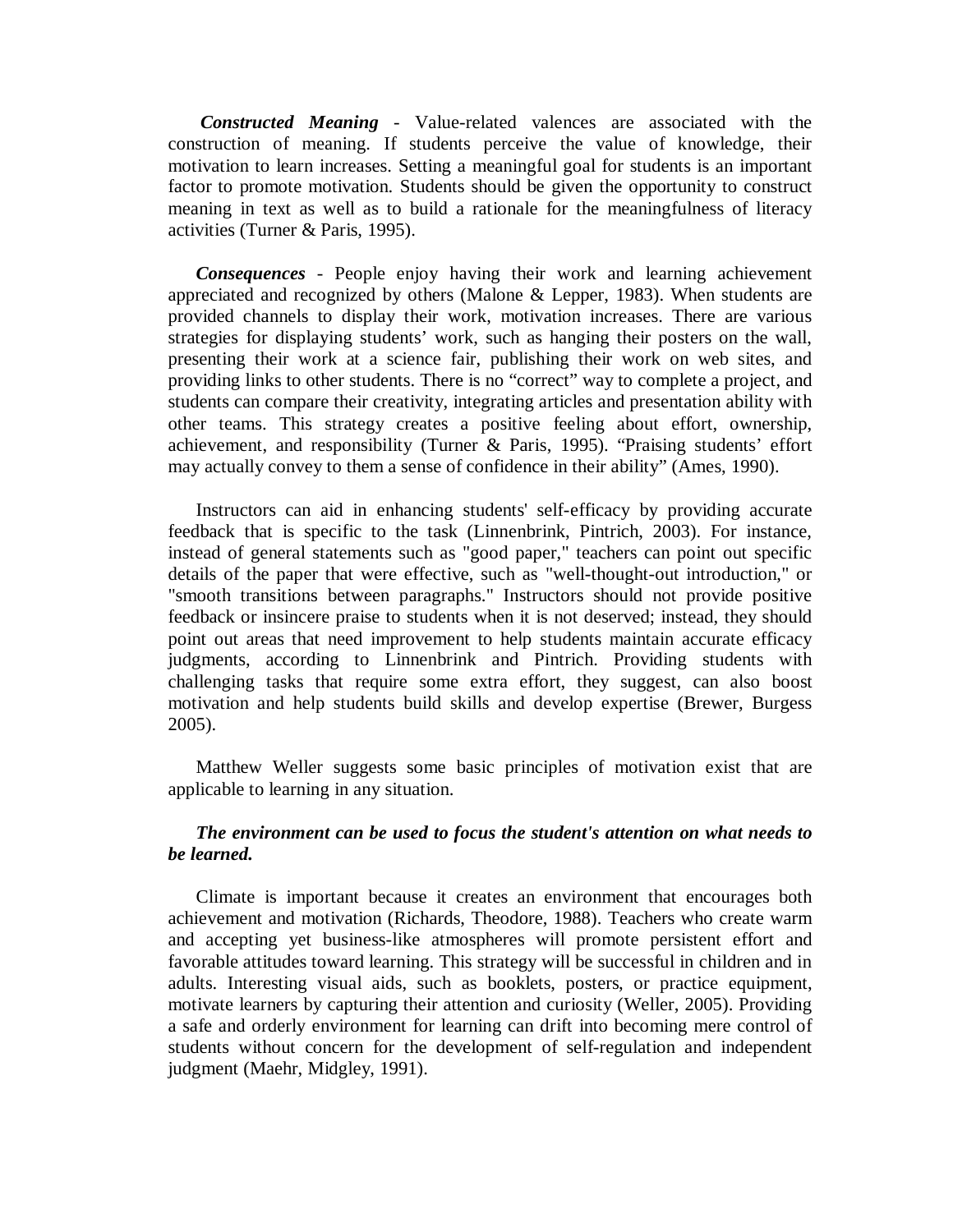#### *Incentives motivate learning.*

 Incentives include privileges and receiving praise from the instructor. The instructor determines an incentive that is likely to motivate an individual at a not succeed. Students must find satisfaction in learning based on the understanding that the goals are useful to them or, less commonly, based on the pure enjoyment of particular time. In a general learning situation, self-motivation without rewards will exploring new things (Weller, 2005).

# *Internal motivation is longer lasting and more self-directive than is external motivation, which must be repeatedly reinforced by praise or concrete rewards***.**

 little capacity for internal motivation and must be guided and reinforced constantly. The use of incentives is based on the principle that learning occurs more effectively when the student experiences feelings of satisfaction. Caution should be exercised in using external rewards when they are not absolutely necessary. Their use may be work." Reinforcing children's work even if it involves some small aspect of the total effort should be a step in the direction of giving the child more confidence (Ames, 1990). Some individuals -- particularly children of certain ages and some adults -- have followed by a decline in internal motivation (Weller, 2005). Related to an emphasis on success is the prescription "try to find something positive to say about a child's

## *one wants to know something. Learning is most effective when an individual is ready to learn, that is, when*

 role is to encourage its development. If a desired change in behavior is urgent, the instructor may need to supervised directly to ensure that the desired behavior occurs. If a student is not ready to learn, he or she may not be reliable in following Sometimes the student's readiness to learn comes with time, and the instructor's instructions and therefore must be supervised and have the instructions repeated again and again (Weller, 2005).

 primary components of motivation (Brewer, Burgess 2005). Crump found that excitement, interest, and enthusiasm towards learning were the

## *organized. Motivation is enhanced by the way in which the instructional material is*

 In general, the best organized material makes the information meaningful to the known. Other ways to relay meaning are to determine whether the persons being contrast ideas (Weller, 2005). "As time goes on, the learning teacher will have better and better mastery of the material which will almost certainly result in better individual. One method of organization includes relating new tasks to those already taught understand the final outcome desired and instruct them to compare and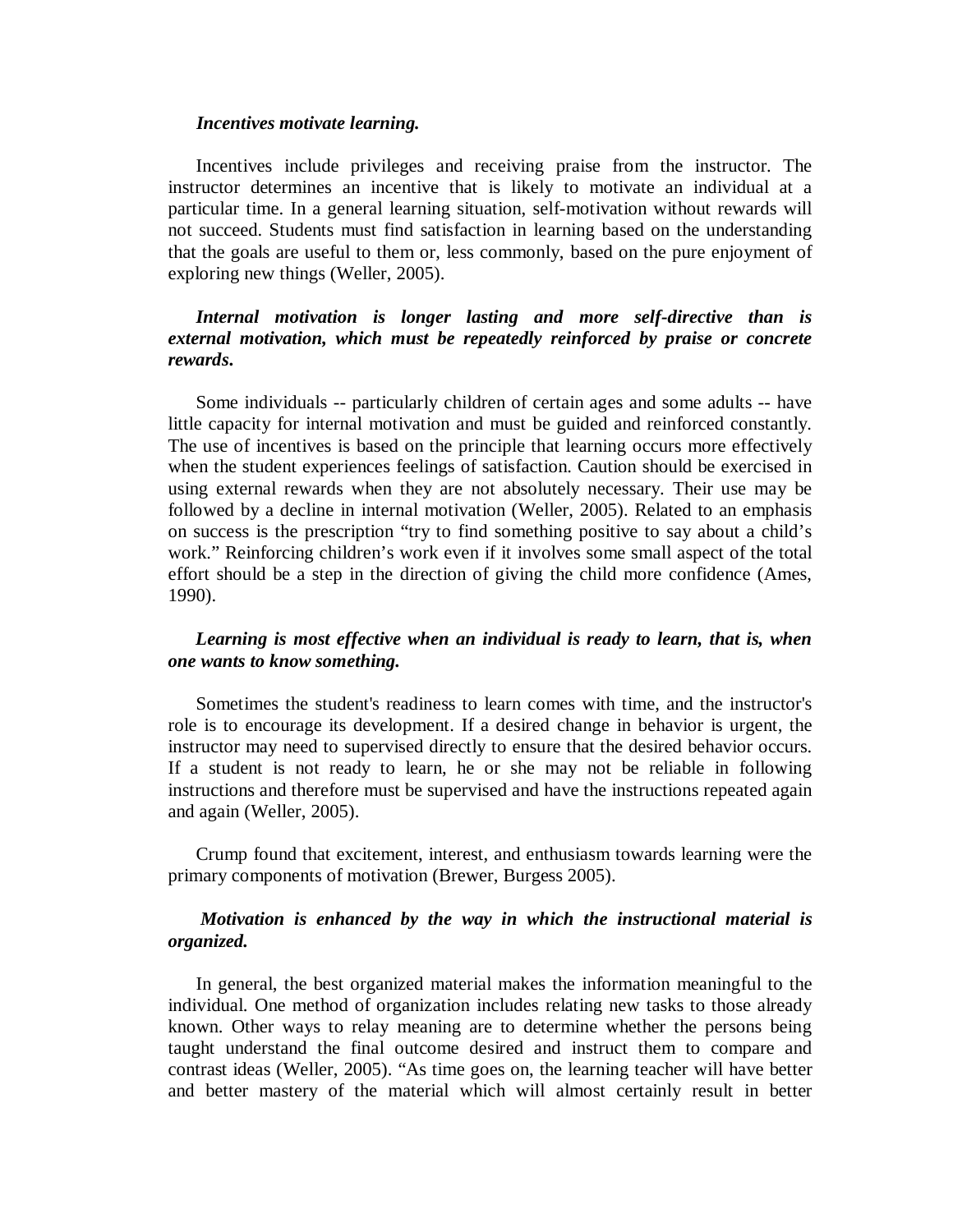teaching". The teacher who does not have strong command of the material will likely (Shadlyn, 2004). leave the students more confused than they were before the lesson or class started

## *produces a mild level of anxiety. Because learning requires changed in beliefs and behavior, it normally*

 This is useful in motivating the individual. However, severe anxiety is incapacitating. A high degree of stress is inherent in some educational situations. If anxiety is severe, the individual's perception of what is going on around him or her is limited. Instructors must be able to identify anxiety and understand its effect on learning. They also have a responsibility to avoid causing severe anxiety in learners by setting ambiguous of unrealistically high goals for them (Weller, 2005).

# *feedback regarding progress toward the goals. It is important to help each student set goals and to provide informative*

 Setting a goal demonstrates an intention to achieve and activates learning from one day to the next. It also directs the student's activities toward the goal and offers an opportunity to experience success (Weller, 2005).

 According to Barbara McCombs, "Research has shown that for students to be optimally motivated to learn they must: believe that they possess the skills and competencies to successfully accomplish these learning goals, see themselves as responsible agents in the definition and accomplishment of personal goals, understand the higher level thinking and self-regulation skills that lead to goal attainment, produce the performance outcomes that signal successful goal attainment.

### *Both affiliation and approval are strong motivators.*

 McClelland states that affiliation motivation is exhibited in response to a desire for for doing well from family or friends (McClelland, 1985). It is also helpful for educators to reduce the extent to they compare students to each other and to increase students to focus on the task, what can be learnt from the mark or feedback they got performance, and the best ways to improve next time (Martin, 2010). People seek others with whom to compare their abilities, opinions, and emotions. Affiliation can also result in direct anxiety reduction by the social acceptance and the mere presence of others. However, these motivators can also lead to conformity, competition, and other behaviors that may seem as negative (Weller, 2005). approval in social contexts, for example, in situations where a student receives praise the extent to which students are their own benchmark. It is also useful to encourage from the teacher, how their mark or feedback compares with their previous

#### *Many behaviors result from a combination of motives.*

It is recognized that no grand theory of motivation exists. However, motivation is so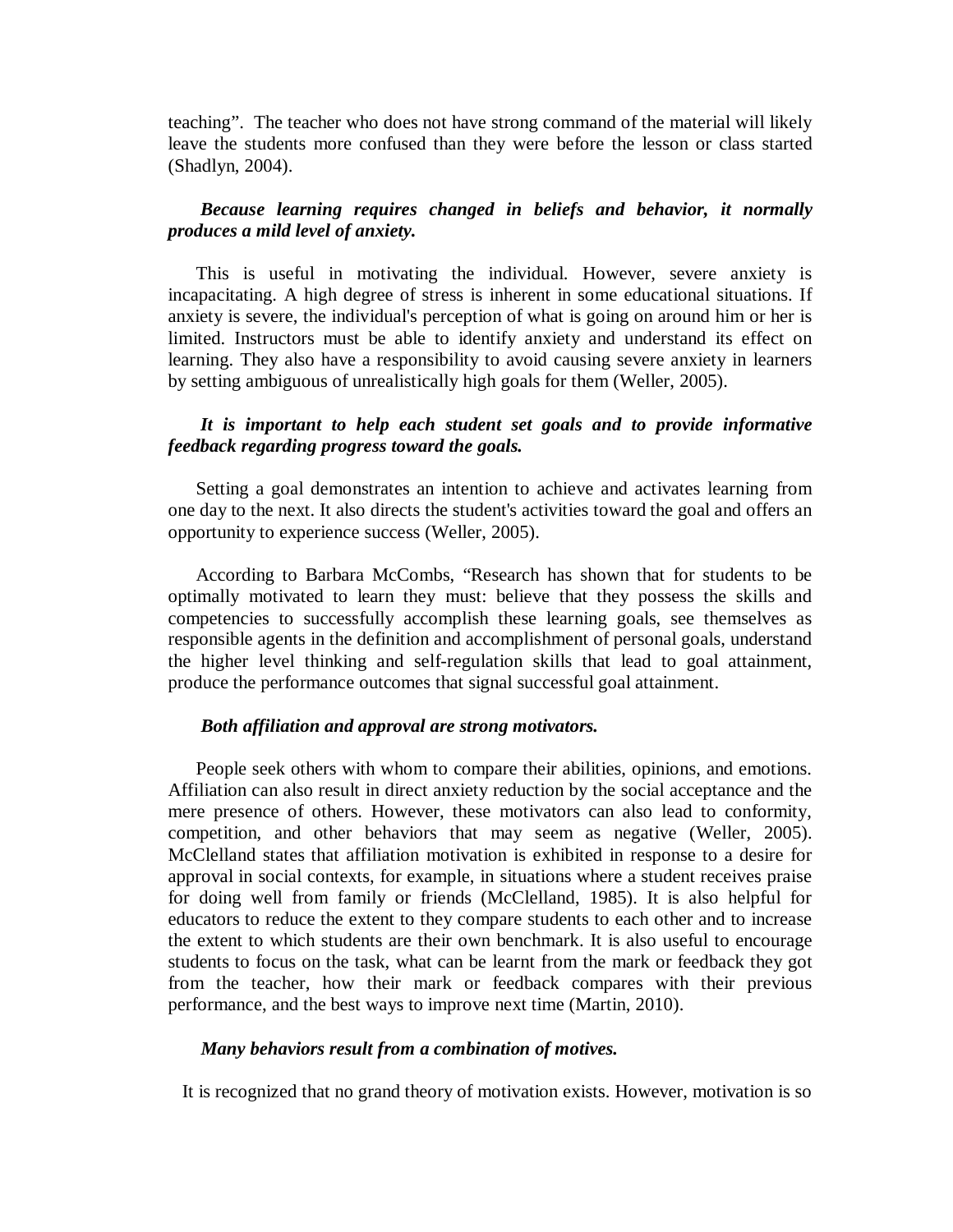necessary for learning that strategies should be planned to organize a continuous and interactive motivational dynamic for maximum effectiveness. The general principles of motivation are interrelated. A single teaching action can use many of them simultaneously (Weller, 2005).

### **CONCLUSION**

 Motivation needs to be concerned about by every educator. It may be difficult for can sustain students interest. If school leaders expect students to become motivated to learn, they must first sustain their own motivation to create schools where students discover that learning is an exciting and rewarding activity (Renchler, 1992). effective teaching, "Student motivation to learn is an acquired competence developed through general experience but stimulated most directly through modeling, communication of expectations, and direct instruction or socialization by others (especially parents or teachers)" (Linda, 1994). teachers to sustain motivation of students. Through positive reinforcement, teachers According to Jere Brophy (1987), a leading researcher on student motivation and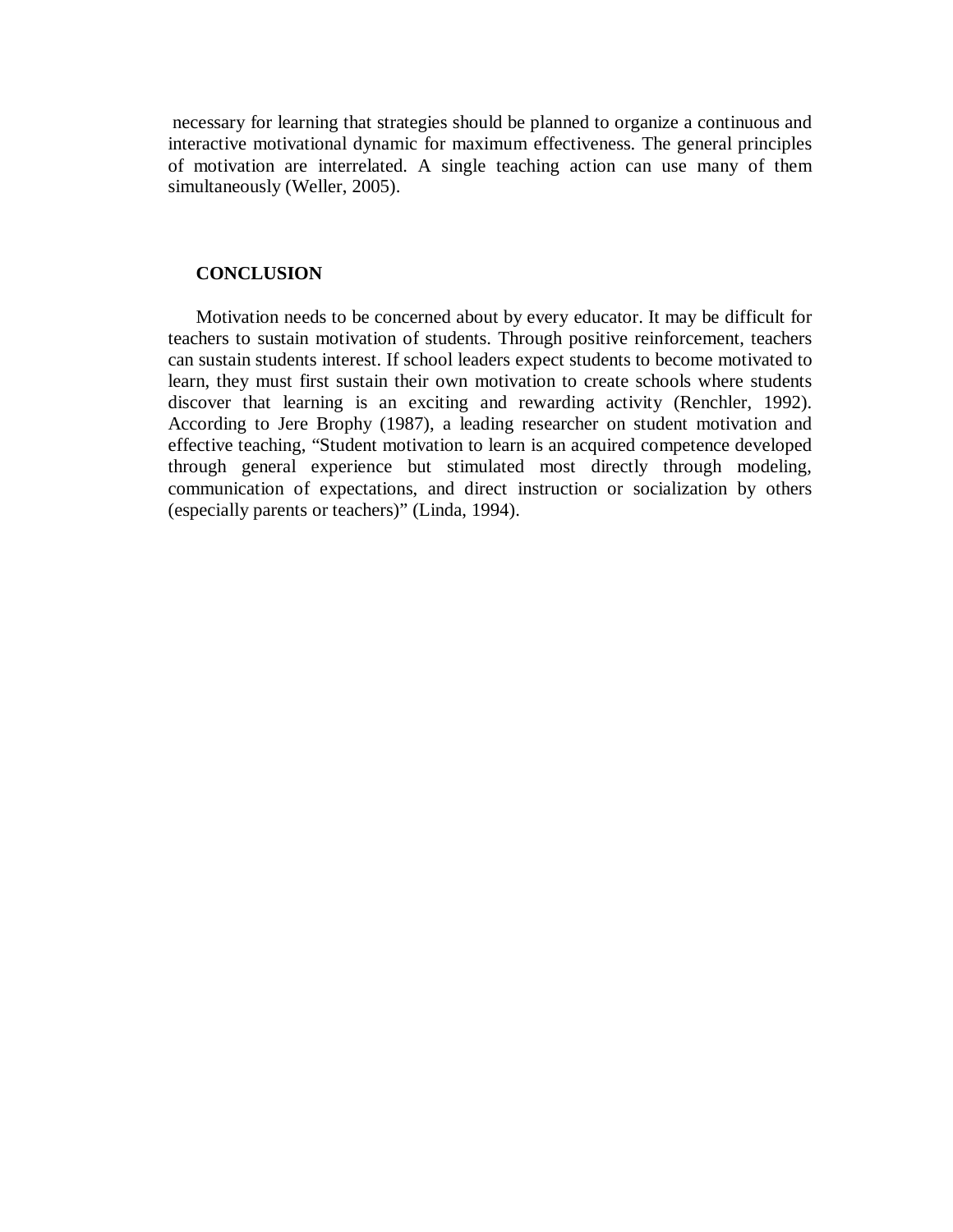#### **References**

Ames, A. Carole. Motivation: What Teachers Need to Know. Teachers College Record, 91.3 (1990): -409-21

Brewer, W. Ernest. Burgess N. David. Professor's Role in Motivating Students to Attend Class. Journal of Industrial Teacher Education 42.23 (2005): 23-47

Callahan, Mekiva. How Do I Motivate My Students? 17 May 2010

12 February 2011 <http://www.tltc.ttu.edu|teach|...|MotivateStudents.asp.html>.

Chirkov, V. I., Ryan, R. M., Kim, Y., & Kaplan, U. Differentiating autonomy from individualism and independence: a self-determination theory perspective on internalization of cultural orientations and well-being. Journal of Personality and Social Psychology, 84 (2003) 97-110.

Chundiao, Hu. The English Teaching and Learning Methods. Beijing: Higher Education Press, 1990.

Csikszentmihalyi, M. Emergent motivation and the evolution of the self. In D.A. Kleiber, M. Maehr, Advances in Motivation and Achievement, Vol. 4 (1985): 93-119

 Stipek, Deborah J. "Young Children's Performance Expecta-tions." In Advances in Motivation and Achievement, Vol 3: The Development of Achievement Motivation, edited by John G. Nicholls and Martin L. Maehr. Greenwich, Connecticut: Academic Press, 1984.

Deci, E. Ryan, R. Intrinsic Motivation and Self-determination in Human Behaviour. New York: Plenum, 1985.

 Driscoll, M.P. Psychology of learning for instruction. MA: Division of Paramount Publishing, 1994.

Eggen, D. Paul, Don, Kauchak. Educational Psychology: Classroom Connections. The United States: Macmillan, 1994.

Hackney, C. Maude. Strategies to Elicit and Sustain Intrinsic Motivation. The Evergreen State College, June 2010

Harmer, Jeremy. How to sustain motivation in the classroom. 10 August 2008

20 February 2011<http://www.geteenglishlessons.com|...|jeremy-harmer-thoughts -on-motivation|.html>.

James, William. Capturing and Directing the Motivation to Learn. Stanford University Newsletter on Teaching, 10.1 (1998)

Kong, Yuan. A Brief Discussion on Motivation and Ways to Motivate Students in English Learning. International Education Studies, 2.2 (2009): -145-49

Kwei,Wang, S. & Han, S. Six C's of Motivation. 2001

24 April 2011 <http://www.projects.coe.uga.edu|epltt.html>.

Lepper, M.R, Hodell, M. Intrinsic motivation in the classroom. In C. Ames, R.

Ames (Eds.), Research on Motivation in Education, Vol.3 (1989): 73-105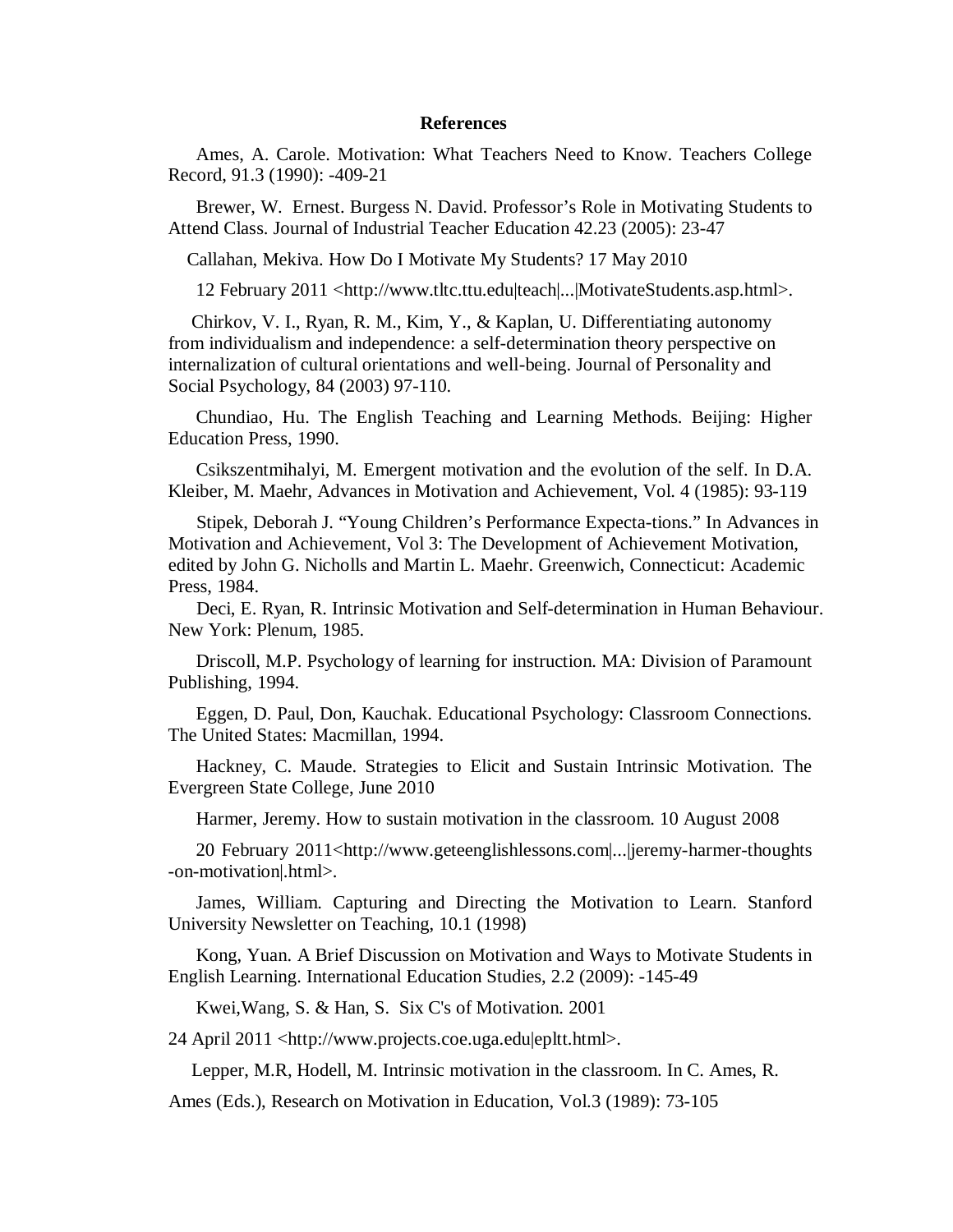Linda, S. Lumsden. Student Motivation to Learn, June 1994

27 April 2011 <http://www.learn2study.org|teachers|motivation.html>.

Maehr, L. Martin, Carol, Midgley. Enhancing Student Motivation: A Schoolwide

Approach. Educational Psychologist, 26.3 (1991): 399-427

Malone, M.R. Making Learning Fun. Lawrence Erlbaum Associates Vol.3 (1983): -223-53

Martin, Andrew. Positive and Practical Strategies for Building Classroom Success and Student Motivation , June 2010

McClelland, David. C. The Achieving Society. Princeton, New Jersey: Van

Nostrand, 1961.

McCombs, Barbara. Motivation and Lifelong Learning. Educational Psychologist,

26.3 (1991): -117-27

Muller, H. Florian, Marko Palekcic. Continuity of motivation in higher education: A three-year follow-up study. Review of Psychology 12.1 (2005): 31-43

Nadler, D. Hackman, Lawler, E. Managing Organizational Behaviour. Boston: Little Brwon, 1979.

25February2011<http://www.lifelongachievement.com/Building%20Success%20 and%20Motivation.pdf

Nichols, J. D., & Miller, R. B. (1993). Cooperative learning and student motivation.

Raffini, James. Winners Without Losers: Structures and Strategies for Increasing Student Motivation to Learn. Boston: Ally and Bacon, 1993.

Renchler, Ron. Student Motivation, School Culture, and Academic Achievement. University of Oregon, February 1992

Richards, J.C. Theodre, S.R. Approaches and Methods in Language Teaching. New York: Cambridge University Press, 1988.

Schiefele, U. Interest, learning, and motivation. Educational Psychologist, 3.4 (1991): 299-323

Shadlyn, Robyn. Motivation. September 2004.

5 February 2011 <http://www.2students.net/download/miscellaneous/task2-821 motivation-essay.rtf.html>.

 Turner, J, Paris, S.G. How literacy tasks influence children's motivation for literacy. The Reading Teacher, 48.8 (1995): -662-73

Vialle, W. Lysaght, P and Verenikina, I. Handbook on Child Development. Social Science Press, Australia 2000.